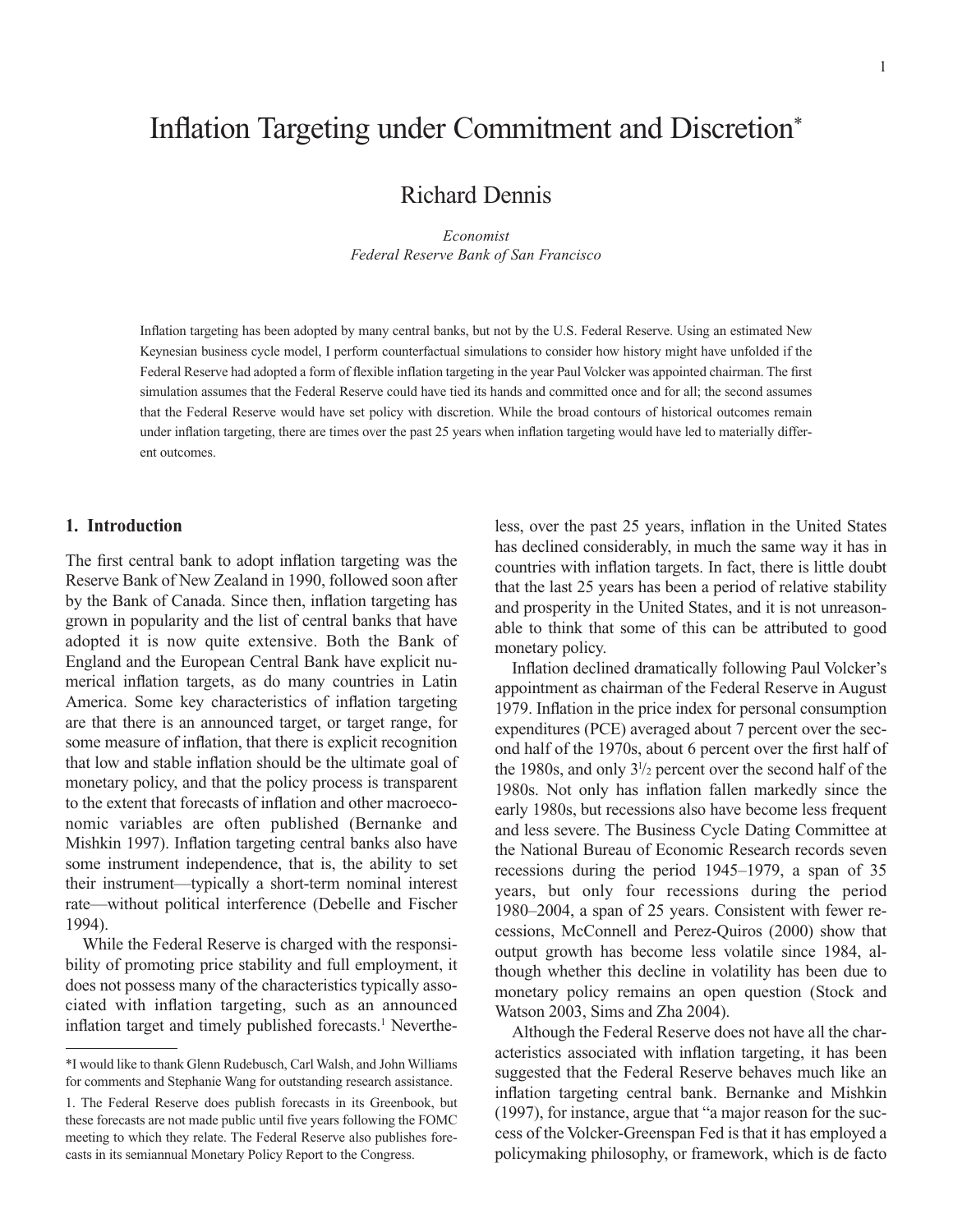very similar to inflation targeting. In particular, the Fed has expressed a strong policy preference for low, steady inflation, and debates about short-run stabilization policies have prominently featured consideration of the long-term inflation implications of current Fed actions" (p. 113). If Bernanke and Mishkin (1997) are correct, then the decline in inflation and the relative prosperity of the last 25 years might be due partly to a form of implicit inflation targeting (see also Goodfriend 2003).

In this article, I investigate whether economic outcomes would have been materially different if the Federal Reserve had adopted a flexible inflation targeting regime when Volcker was appointed chairman in 1979. Following Svensson (1997), I model inflation targeting as the solution to a constrained optimization problem in which stabilizing inflation around an explicit inflation target features prominently. Using a small-scale dynamic New Keynesian model of the business cycle, which is estimated over the Volcker-Greenspan period, I rerun history to see how the economy might have unfolded had such a policy been in place. These counterfactual simulations touch on the issues raised in Bernanke and Mishkin (1997) because I look at whether outcomes with inflation targeting would have been broadly similar to actual outcomes. The estimated model provides the constraints in the optimization problem and it also supplies estimates of the demand and supply shocks.2 A complicating factor is that the model is one in which households and firms are forward-looking, which introduces issues of time inconsistency. I address these issues, not by taking a stand on whether the Federal Reserve would have been able to commit to future policy actions something that could never be known—but by considering inflation targeting with both commitment and discretion. With commitment, the Federal Reserve is assumed to be able to tie its hands to a policy strategy, whereas with discretion, the Federal Reserve is assumed to reassess its policy strategy decision by decision. Because I consider both possibilities, I am able to determine the effect time inconsistency can have on actual economic outcomes, and I am able to identify situations where there would have been large incentives at the margin for policymakers to renege on the promises that are inherent to the commitment policy.

The counterfactual simulations I perform are fully dynamic and, as such, they indicate how the economy might have evolved had the Federal Reserve adopted inflation tar-

geting, given the shocks that occurred, according to the model. I find that monetary factors appear to have had little role in determining consumption outcomes but have been more influential for inflation. I also find that time inconsistency would have had nontrivial implications for inflation had inflation targeting been adopted.<sup>3</sup> If inflation targeting had been in place, then inflation could have been lowered much more quickly in the early 1980s with commitment than with discretion, but incentives to renege on the commitment policy would have intensified after low inflation had been achieved.

The exercise I perform relates to the work of Stuart (1996), who considered how interest rates in the United Kingdom would have differed from their historical path if policy had been set according to a Taylor rule (Taylor 1993) or a money growth rule (McCallum 1988). Unlike Stuart (1996), however, who looks at what these rules would have implied for interest rates *given the prevailing state of the economy* (see also McCallum 2000), my simulations illustrate how the economy's path—including interest rates—would have differed from its historical path had inflation targeting been adopted. This exercise also relates to the analyses in Judd and Rudebusch (1998), Stock and Watson (2003), and Orphanides and Williams (2005). However, whereas those papers focus on counterfactuals constructed using estimated Taylor rules (Taylor 1993), I focus on optimal policy rules and on the economic implications of time inconsistency.

The remainder of the article is structured as follows. A small-scale New Keynesian business cycle model is introduced and discussed in Section 2. This model is estimated in Section 3 and the results are compared to other studies in the literature. Section 4 describes the policy objective function that I use to summarize inflation targeting and shows how the inflation targeting policy depends on whether monetary policy is formulated with commitment or discretion. Section 5 presents counterfactual simulations showing how the economy might have played out if inflation targeting had been adopted when Volcker was appointed. These simulations also reveal important differences between the inflation targeting policies with commitment and with discretion. Section 6 concludes.

## **2. A Simple Macroeconomic Model**

I study a relatively standard sticky-price New Keynesian model whose structure describes the aggregate behavior of

<sup>2.</sup> By construction, the policies that I consider are those that would best achieve the goals and objectives of an inflation targeting central bank, given the policy parameters that I specify. Different policy goals would lead to different inflation targeting policies and to different economic outcomes.

<sup>3.</sup> This result is in line with Dennis and Söderström (2005), who find that the effects of time inconsistency can be important in hybrid New Keynesian models of the type analyzed here.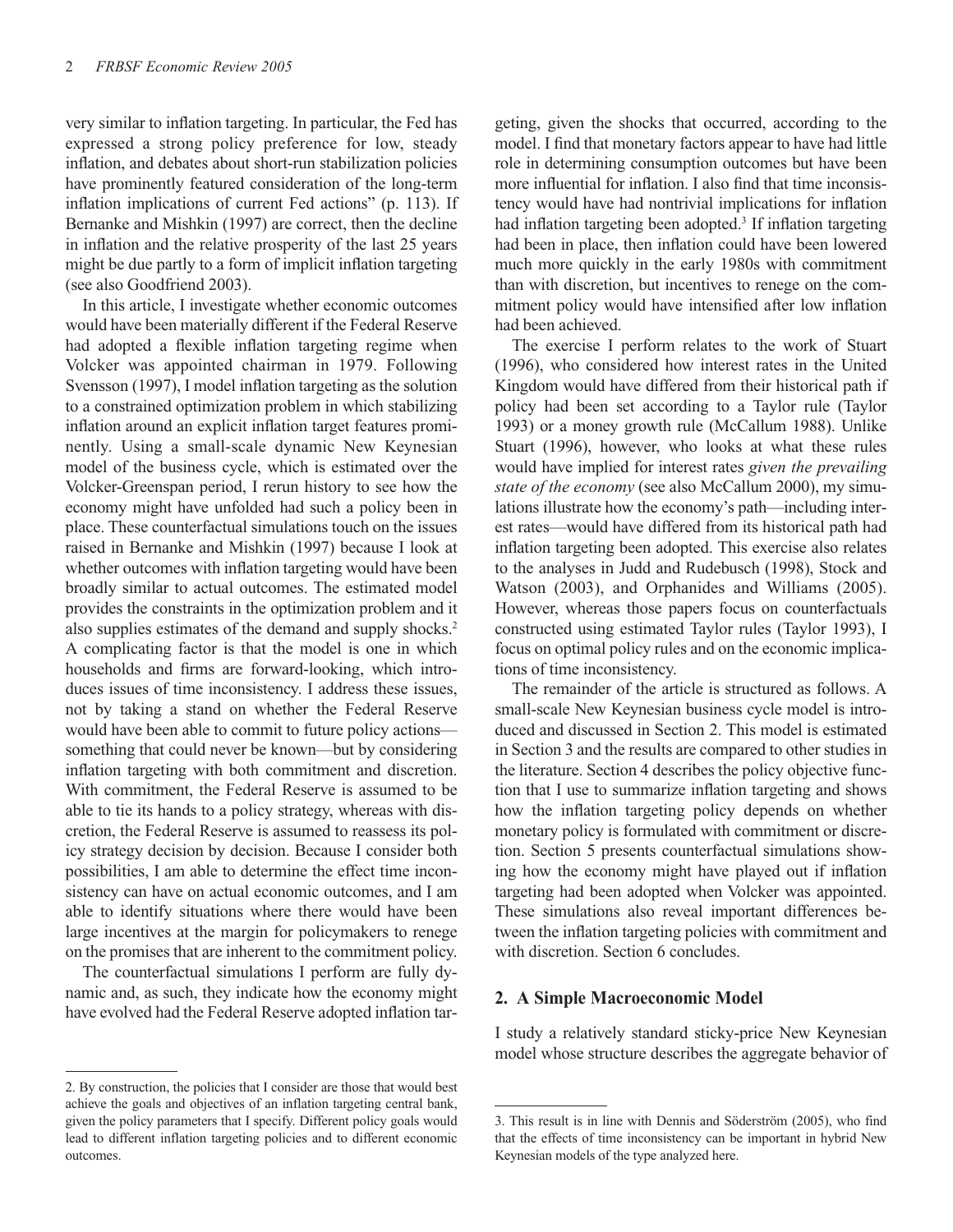households, firms, and the monetary authority. The economy is one in which firms are monopolistically competitive and prices and inflation are "sticky"—that is, they are unable to adjust quickly to clear goods markets. To model this price rigidity, I follow the literature on Calvo-pricing (Calvo 1983) and assume that in each period a fixed proportion of firms,  $1 - \xi$  ( $0 \le \xi \le 1$ ), is able to reoptimize the price charged for their goods. When  $\xi = 0$ , all firms are able to reoptimize their price each period; when  $\xi = 1$ , no firms are able to reoptimize their price. The proportion  $\xi$  is constant over time, but whether any particular firm can adjust its price in a given period is determined by chance, independent of that firm's history of past price changes. Firms that can reoptimize their price charge the price that maximizes the firm's value, the discounted value of expected future profits. The remaining firms are assumed to index their price change mechanically to last period's aggregate inflation rate (Christiano et al. 2004).

To produce goods, firms hire workers in a perfectly competitive labor market. The economy's production technology transforms labor into goods that can be consumed, with the number of goods produced per worker in a given period shifted by an aggregate technology shock. Christiano et al. (2004) show that the log-linearized firstorder condition for optimal price setting can be expressed as a Phillips curve equation in which aggregate inflation,  $\pi_t$ , evolves according to

(1) 
$$
\pi_t = \frac{1}{1+\beta}\pi_{t-1} + \frac{\beta}{1+\beta}E_t\pi_{t+1} + \frac{(1-\beta\xi)(1-\xi)}{(1+\beta)\xi}\widehat{mc}_t,
$$

in which  $\widehat{mc}_t$  denotes real marginal costs,  $\beta$  (0 <  $\beta$  < 1) is the subjective discount factor, and  $E_t$  is the mathematical expectations operator conditional upon period *t* information. Because physical capital does not enter into the production technology, real marginal costs equal real unit labor costs, the real wage divided by the marginal product of labor. When estimating equation (1) below, I will employ the approximation  $\widehat{mc}_t = \widehat{c}_t + \widehat{u}_t$ , where  $\widehat{c}_t$  is the consumption gap (defined below) and  $\hat{u}_t$  is a supply shock. Any profits that firms earn are returned to shareholders (households) in the form of a lump-sum dividend payment. One important feature of this Phillips curve is that the price indexing by the non-optimizing firms introduces a lag of inflation into the specification.

On the demand side, households are assumed to be infinitely lived and to have identical preferences over consumption (relative to habit consumption), leisure, and real money balances. The representative household's expected lifetime utility is given by

(2) 
$$
U = E_t \sum_{i=0}^{\infty} \beta^i u \left( C_{t+i}, H_{t+i}, L_{t+i}, \frac{M_{t+i}}{P_{t+i}} \right),
$$

where  $C_t$  represents consumption,  $H_t$  represents habit consumption,  $L_t$  represents labor supply, and  $\frac{M_t}{R}$  $\frac{n}{P_t}$ , the ratio of nominal money balances to the aggregate price level, represents real money balances.

The household budget constraint is

$$
C_{t} + \frac{M_{t}}{P_{t}} + \frac{B_{t}}{P_{t}} = \frac{W_{t}}{P_{t}}L_{t} + \frac{(1 + R_{t-1})}{P_{t}}B_{t-1} + \frac{M_{t-1}}{P_{t}} + \frac{\Pi_{t}}{P_{t}},
$$

where  $M_{t-1}$  and  $B_{t-1}$  denote the stocks of money and nominal bond holdings brought into period  $t$ ,  $R_t$  is the nominal interest rate that prevails during period  $t$ ,  $W_t$  is the nominal wage rate, and  $\Pi_t$  combines the lump-sum dividend payment that households receive from firms with transfers from the government that arise from seigniorage revenue.

The utility function (2) is specified to accommodate the possibility that external habit formation may affect a household's consumption decision. With external habits, a household's decisions about how much to consume are shaped by the behavior of other households. Specifically, the representative household's marginal utility of consumption is lowered when other households consume more. In other words, with external habits, households feel worse off when their consumption is low relative to other households, spurring efforts to "catch up with the Joneses."

To model the habit formation I assume that habit consumption,  $H_t$ , evolves according to

$$
H_t=\gamma C_{t-1},
$$

where  $0 \le \gamma < 1$ , and that the instantaneous utility function takes the form

$$
u\left(C_t, H_t, L_t, \frac{M_t}{P_t}\right) = \frac{e^{\hat{g}_t}\left(C_t - H_t\right)^{1-\sigma}}{1-\sigma} + \frac{\left(\frac{M_t}{P_t}\right)^{1-\alpha}}{1-\alpha} - \frac{L_t^{1+\theta}}{1+\theta},
$$

where  $\hat{g}_t$  is an aggregate shock to consumer preferences;  $\sigma, \alpha$ , and  $\theta$  are curvature parameters that are required to be positive. Larger values of  $\gamma$  increase the importance of habit formation. Utility maximization leads to the following log-linear Euler equation for aggregate consumption: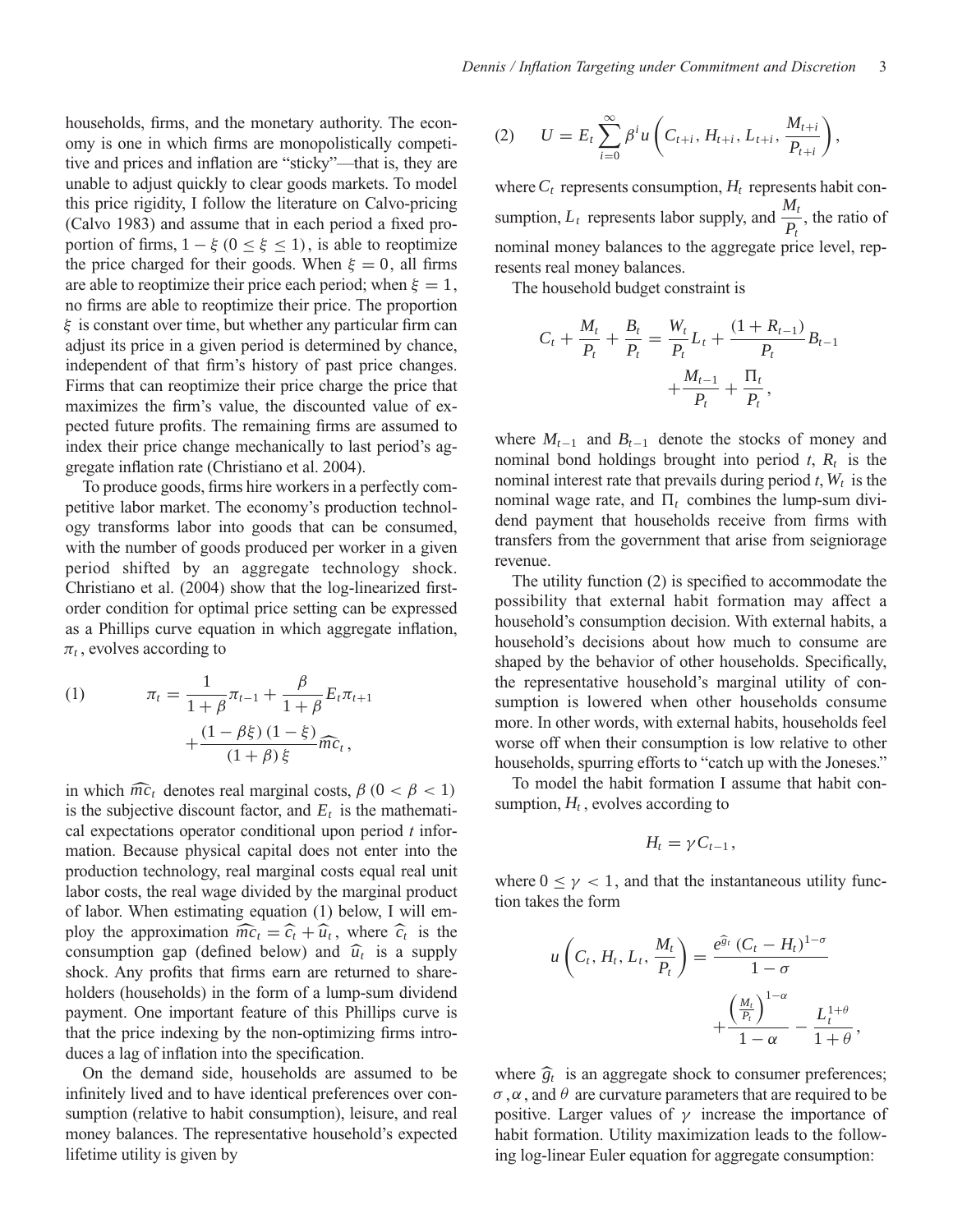(3) 
$$
\widehat{c}_{t} = \frac{\gamma}{1 + \gamma} \widehat{c}_{t-1} + \frac{1}{1 + \gamma} E_{t} \widehat{c}_{t+1} - \frac{(1 - \gamma)}{\sigma (1 + \gamma)} (R_{t} - E_{t} \pi_{t+1} - \rho) + g_{t},
$$

where  $\hat{c}_t$  represents the percent deviation of aggregate con-<br> sumption from its nonstochastic steady state and the rate of time preference,  $\rho$ , is defined according to  $\rho = -\ln(\beta)$ .

## **3. Model Estimates**

To estimate the parameters in equations (1) and (3), an equation describing the nominal interest rate is needed. For estimation, then, I assume that  $R_t$  obeys

(4) 
$$
R_t = (1 - \phi_3) [\phi_0 + \phi_1 E_t \pi_{t+1} + \phi_2 \widehat{c}_{t-1}] + \phi_3 R_{t-1} + \varepsilon_t,
$$

which is in the form of a forward-looking Taylor-type rule (Taylor 1993). The parameters  $\phi_1$  and  $\phi_2$  summarize the long-run responses of the federal funds rate to movements in expected inflation and the consumption gap, respectively, while  $\phi_3$  captures policy inertia, or gradualism (Bernanke 2004). According to this policy rule, policymakers respond to movements in expected future inflation and the (lagged) gap, but these responses are tempered so as to avoid large interest rate changes (see Clarida et al. 1998).

The complete model consists of equations (1), (3), and (4), which are parameterized by  $\rho$ ,  $\gamma$ ,  $\sigma$ ,  $\xi$ ,  $\phi_0$ ,  $\phi_1$ ,  $\phi_2$ , and  $\phi_3$ . To estimate these parameters, I require data for  $R_t$ ,  $\hat{c}_t$ , and  $\pi_t$ . Because  $R_t$  serves as the policy instrument, I measure  $R_t$  using the quarterly average of the federal funds rate. To construct the gap, I exploit the fact that the economy's resource constraint equates consumption to output and measure  $\hat{c}_t$  by applying the Hodrick-Prescott filter to total consumption per member of the labor force. Then, because the gap is constructed from consumption data, I measure inflation,  $\pi_t$ , using the annualized quarterly percent change in the PCE price index. Using these data, equations (1), (3), and (4) are estimated using Full Information Maximum Likelihood over the period 1979:Q4, the first complete quarter following Volcker's appointment to chairman, to 2004:Q1.

One of the most interesting and important parameters in the model is the Calvo-pricing parameter,  $\xi$ . For this data set, and over this sample period,  $\xi$  is estimated to be 0.75, which, because the model is estimated on quarterly data, implies that one firm in four reoptimizes its price each quarter. Alternatively, viewed in terms of durations,  $\xi =$ 0.75 implies that the representative firm reoptimizes its price about once per year. Although data, sample periods, and estimation methods differ among studies, this estimate of  $\xi$  is broadly in line with the literature. Gali and Gertler (1999), for example, estimate  $\xi$  to be between 0.83 and 0.92, while Sbordone (2002) finds 0.63 to 0.72 to be a reasonable range.

Another important behavioral parameter is the habit formation parameter,  $\gamma$ . I estimate  $\gamma$  to equal 0.79, which implies that a household's desire to keep its level of consumption on par or above that of other households imparts considerable inertia in consumption. By way of comparison, Dennis (2004) estimates  $\gamma$  to be between 0.84 and 0.87, while McCallum and Nelson (1999) calibrate  $\gamma$ to 0.80.

I estimate 1  $\frac{1}{\sigma}$ , which describes the curvature of utility with respect to consumption (relative to habit consumption), to be about 0.02, which together with the estimate of  $\gamma$ , implies an intertemporal elasticity of substitution of about 0.002. This low estimate of the intertemporal elasticity of substitution suggests that households are relatively unwilling to substitute consumption through time. While small, this estimate of the intertemporal elasticity of substitution is similar to Cho and Moreno (2004) and is consistent with the Campbell and Mankiw (1989) finding that estimates of the intertemporal elasticity of substitution tend to be numerically small and are often statistically

insignificant. The remaining parameters of interest are those in the policy reaction function. I estimate  $\phi_1$  to be equal to 1.71,  $\phi_2$  to be equal to 1.81, and  $\phi_3$  to be equal to 0.83. By way of comparison, over the period 1987:Q3–1997:Q4, Judd and Rudebusch (1998) obtain  $\phi_1 = 1.54$ ,  $\phi_2 = 0.99$ , and  $\phi_3 = 0.78$ . The only substantive difference between my estimates and Judd and Rudebusch (1998) lies in the estimate of  $\phi_2$ , largely because their specification uses output data whereas mine uses consumption data. My estimates are also similar to Sack (2000), who obtains  $\phi_1 = 1.52$ ,  $\phi_2 = 1.16$ , and  $\phi_3 = 0.65$ , with the exception that I obtain a larger estimate of  $\phi_3$ . Again, my use of consumption data in the reaction function leads to a larger estimate of  $\phi_2$ than Sack (2000).

Taking my parameter estimates and inserting them into equations (1), (3), and (4), the resulting Phillips curve, consumption Euler equation, and interest rate equation are

$$
(5) \ \pi_t = 0.5018\pi_{t-1} + 0.4982E_t\pi_{t+1} + 0.0430\widehat{c}_t + \widetilde{u}_t,
$$

(6) 
$$
\hat{c}_t = 0.4404 \hat{c}_{t-1} + 0.5596 E_t \hat{c}_{t+1}
$$
  
-0.0023  $(R_t - E_t \pi_{t+1} - 2.8197) + \tilde{g}_t$ , and

(7) 
$$
R_t = 0.1676(0.6052 + 1.7091E_t\pi_{t+1} + 1.8149\hat{c}_{t-1}) + 0.8324R_{t-1} + \varepsilon_t,
$$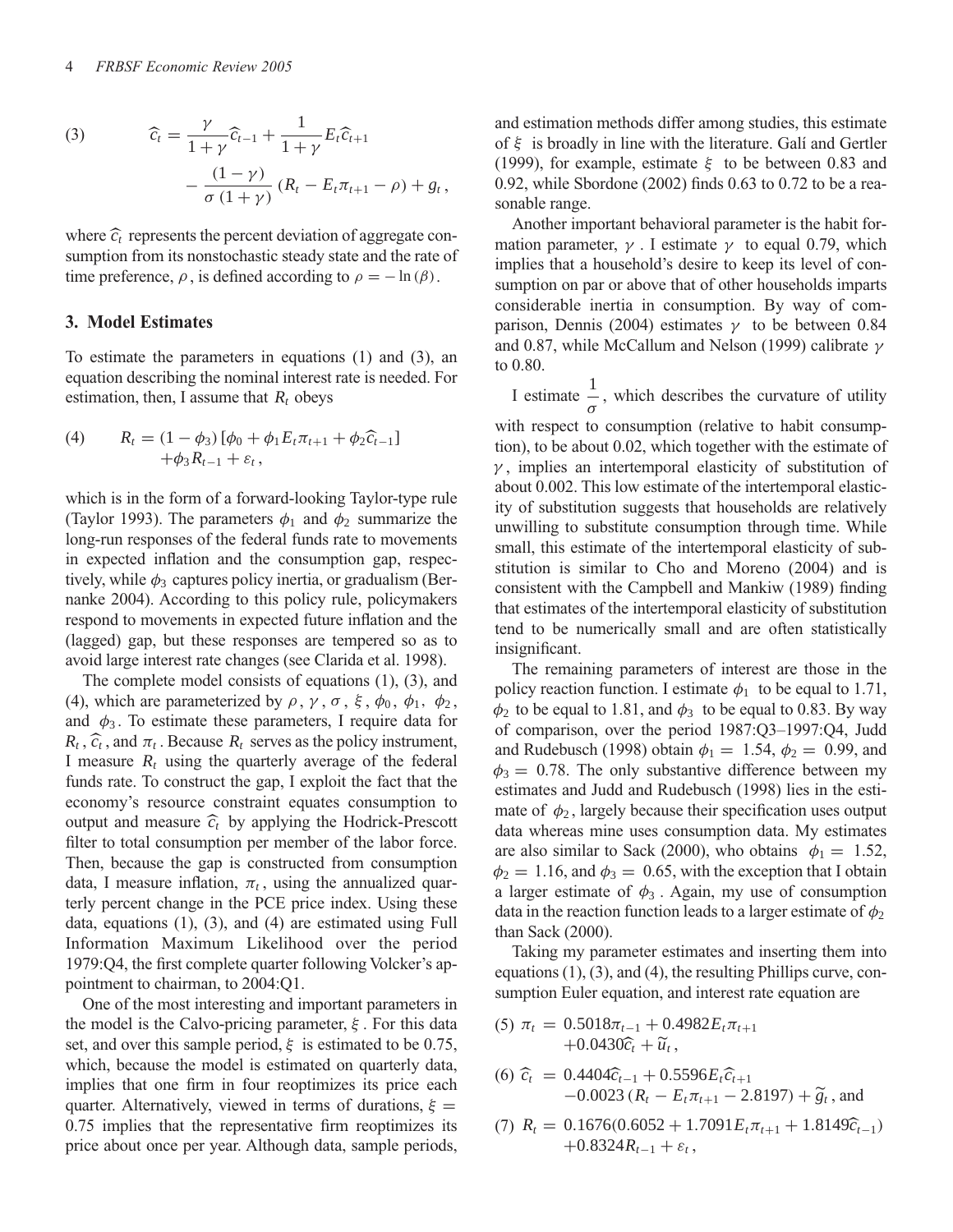where,  $\sigma_u$ ,  $\sigma_g$ , and  $\sigma_\varepsilon$  are estimated to be 1.190, 0.510, and 1.001, respectively, and  $\tilde{u}_t$  and  $\tilde{g}_t$  are the estimated supply and demand shocks.

Equations (5) through (7) illustrate that, despite inertia being introduced through habit formation and through inflation indexing, households and firms remain forwardlooking in their decisionmaking. In both the Phillips curve equation (5) and the consumption Euler equation (6), numerically large coefficients are assigned to expected future variables. Similarly, although a strong dose of gradualism is evident in the policy rule, the monetary authority is still forward-looking, responding in accordance with the Taylor principle to movements in expected future inflation.4 A further point worth noting is that the direct effect of interest rate movements on consumption is small, which means that, to stabilize inflation, monetary policy must operate primarily through private sector expectations of future inflation.

## **4. Inflation Targeting...**

Since I am interested in how history might have unfolded under inflation targeting, I need to define what I mean by this. As discussed in Section 1, by inflation targeting I mean that monetary policy is conducted according to a targeting rule that is derived as the solution to an optimization problem in which (among other things) expected deviations between inflation and an inflation target are penalized. To formalize this, in place of equation (7), I assume that monetary policy is determined so as to minimize

(8) 
$$
Loss = E_0 \sum_{t=0}^{\infty} \beta^t \left[ (\pi_t - \pi^*)^2 + \lambda \widehat{c}_t^2 + \nu (R_t - R_{t-1})^2 \right]
$$

subject to equations (5) and (6).

Equation (8) is widely used in the monetary policy literature to describe the goals and objectives of inflation targeting (Svensson 1997). The function allows for an inflation stabilization objective, a gap stabilization objective, and an interest rate smoothing objective. The inflation target is denoted by  $\pi^*$ , while the weights assigned to gap stabilization and to interest rate smoothing, relative to inflation stabilization, are denoted by  $\lambda$  and  $\nu$ , respectively. In the terminology of the literature, if  $\lambda$  and  $\nu$  both equal zero, then the central bank is a strict inflation targeter

,

(or an inflation nutter), since its only concern is to stabilize inflation about  $\pi^*$ , whereas if  $\lambda$  is positive, then it is a flexible inflation targeter. The interest rate smoothing parameter,  $\nu$ , is not integral to inflation targeting but is present to capture the gradualism, or inertia, that is widely recognized to characterize actual policy behavior. It is assumed that both the inflation target,  $\pi^*$ , and the relative weights,  $\lambda$ and  $\nu$ , are publicly known.

It should be apparent that the assumption that  $\pi^*$  is known is entirely consistent with the principles of inflation targeting, which requires an announced target, or target range, for inflation. However, the assumption that  $\lambda$  and  $\nu$  are publicly known goes beyond what inflation targeting central banks generally publicize. Rather, this assumption is made here because it allows the private sector to solve for the central bank's inflation forecasts, which inflation targeting central banks typically do publicize.

The solution to the central bank's optimization problem depends on whether the central bank is able to commit or whether it sets policy with discretion. I consider both possibilities in turn.

# *4.1. ...under Commitment...*

Under commitment, the central bank determines its optimal policy at some specific date and ties its hands to implement that policy, come what may. The reason that the central bank must tie its hands is that when households and firms are forward-looking, policies that are determined to be optimal when viewed from today are not necessarily optimal when viewed from tomorrow. The mere passage of time can render an optimal policy suboptimal. Time inconsistency, as this is known, arises because the optimal policy contains promises about how future policy will be conducted that are designed to shape households' and firms' expectations. In many situations, however, the policy that is promised for the future is not necessarily the one that the central bank would choose to implement when that future date arises.

The assumption that the central bank commits, or ties its hands, boils down to assuming that the central bank does not renege on its announced policies—even if, with the passage of time, it faces incentives to do so. In essence, the central bank designs its optimal policy on a single occasion, taking into account how that policy affects the expectations of households and firms. For their part, households and firms are assumed to understand that the central bank has tied its hands and they allow for this when forming expectations.

Under commitment it can be shown that the economy evolves through time according to

<sup>4.</sup> According to the Taylor principle, the monetary authority should raise the nominal interest rate more than one-for-one with expected inflation. Following this principle ensures that the ex ante real interest rate rises when expected inflation increases, which serves to help stabilize the economy.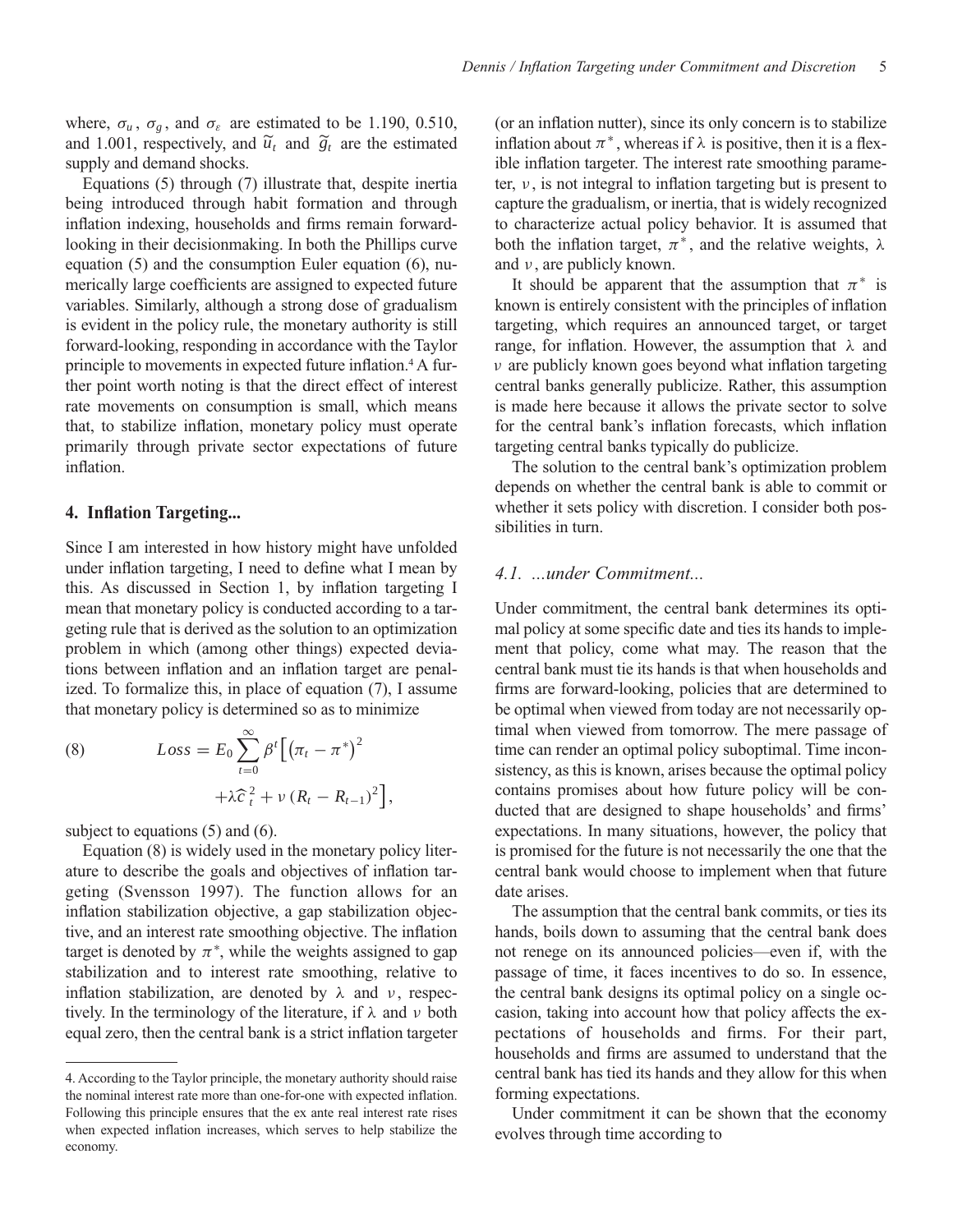#### Box 1 Modeling the Commitment Policy

To solve for the optimal commitment policy I construct the Lagrangian

$$
L = E_0 \sum_{t=0}^{\infty} \beta^t \Big[ \big( \pi_t - \pi^* \big)^2 + \lambda \widehat{c}_t^2 + \nu \left( R_t - R_{t-1} \right)^2 + 2 \mu_{1t} s_{1t} + 2 \mu_{2t} s_{2t} \Big],
$$

where

$$
(10)
$$

(10)  $s_{1t} = \varphi_{\pi} \pi_{t-1} + (1 - \varphi_{\pi}) E_t \pi_{t+1} + \alpha \widehat{c}_t + u_t - \pi_t = 0$ 

(11) 
$$
s_{2t} = \varphi_c \widehat{c}_{t-1} + (1 - \varphi_c) E_t \widehat{c}_{t+1} - \phi (R_t - E_t \pi_{t+1} - \rho) + g_t - \widehat{c}_t = 0.
$$

Differentiating this Lagrangian with respect to  $\pi_t$ ,  $\hat{c}_t$ ,  $R_t$ ,  $\mu_{1t}$ , and  $\mu_{2t}$  yields equations (10) and (11) and

(12) 
$$
\pi_t + \mu_{1t} - \beta^{-1} \varphi_\pi \mu_{1t-1} - \beta (1 - \varphi_\pi) E_t \mu_{1t+1} - \phi \beta^{-1} \mu_{2t-1} = 0 \quad t > 0
$$

(13) 
$$
\lambda c_t - \alpha \mu_{1t} + \mu_{2t} - \varphi_c \beta^{-1} \mu_{2t-1} - (1 - \varphi_{\pi}) \beta E_t \mu_{2t+1} = 0 \ t > 0
$$

(14)  $v (R_t - R_{t-1}) - v E_t (R_{t+1} - R_t) - \phi \mu_{2t} = 0 \ t \ge 0.$ 

Because the optimization takes place at a particular point in time, here when  $t = 0$ , two further necessary conditions for an optimum are  $\mu_{10} = 0$ , and  $\mu_{20} = 0$ , which, together with  $\pi_0 = \overline{\pi}_0$ ,  $\widehat{c}_0 = \widehat{c}_0$ , and  $R_0 = R_0$ , tie down the initial state of the economy.

(9) 
$$
z_t^c = h_0^c + H_1^c z_{t-1}^c + H_2^c v_t,
$$

where  $z_t^c = [\tau_t \hat{c}_t R_t \mu_{1t} \mu_{2t}]'$ ,  $v_t = [\mu_t g_t]'$ and  $h_0^c$ ,  $H_1^c$ , and  $H_2^c$  are coefficient matrices conformable with  $z_t^c$  and  $v_t$ . A notable feature of the commitment equilibrium is that equation (9) depends not only on  $\pi_{t-1}$ ,  $\hat{c}_{t-1}$ , and  $R_{t-1}$ , but also on two additional variables,  $\mu_{1t-1}$ and  $\mu_{2t-1}$ . These additional variables,  $\mu_{1t}$  and  $\mu_{2t}$ , are Lagrange, or commitment, multipliers that measure the marginal increase in loss (equation (8)) that would arise from a marginal relaxation of equation (1) and equation (3), respectively. Box 1 shows why these lagged Lagrange multipliers affect the behavior of the economy. The fact that the commitment solution depends on these Lagrange multipliers was first noted by Kydland and Prescott (1980) and lies at the heart of the time-inconsistency problem. Suitably transformed, these commitment multipliers can be interpreted as shadow prices that measure the marginal cost (in terms of loss) of having higher inflation or a higher gap as a result of reneging on policy promises. When  $\mu_{1t}$  and  $\mu_{2t}$  are large (in magnitude), so too is the instant gratification the central bank receives by reneging on its policy promises.

# *4.2. ...and under Discretion*

When policy is set with discretion, the central bank does not tie its hands but rather reoptimizes each time a policy decision has to be made. Because the central bank reoptimizes its policy each period, any announcements the bank makes about future policy are not credible to the private sector and are not believed. Consequently, the central bank loses some of the influence over private sector expectations that it would have had if it could commit. Of course, it needs to be borne in mind that although the central bank reoptimizes each period it is not myopic. When choosing its policy, the central bank takes into account the full impact its policies are expected to have on the economy, whether now or in the future.

Without going into detail, it can be shown that when policy is set with discretion the equilibrium takes the form5

(15) 
$$
z_t^d = h_0^d + H_1^d z_{t-1}^d + H_2^d v_t,
$$

where  $z_t^d = [\pi_t \ \hat{c}_t \ R_t]$ , and  $h_0^d$ ,  $H_1^d$ , and  $H_2^d$  are coefficient matrices conformable with  $z_t^d$  and  $v_t$ .

# **5. Inflation Targeting as a Counterfactual to History**

The previous section discussed inflation targeting and showed how to think about inflation targeting policies under commitment and discretion. Section 3 presented estimates of a simple dynamic model of the U.S. economy. In this section I combine the estimated model with inflation targeting and generate counterfactual data in a model sim-

<sup>5.</sup> See Dennis (2001) and the references therein.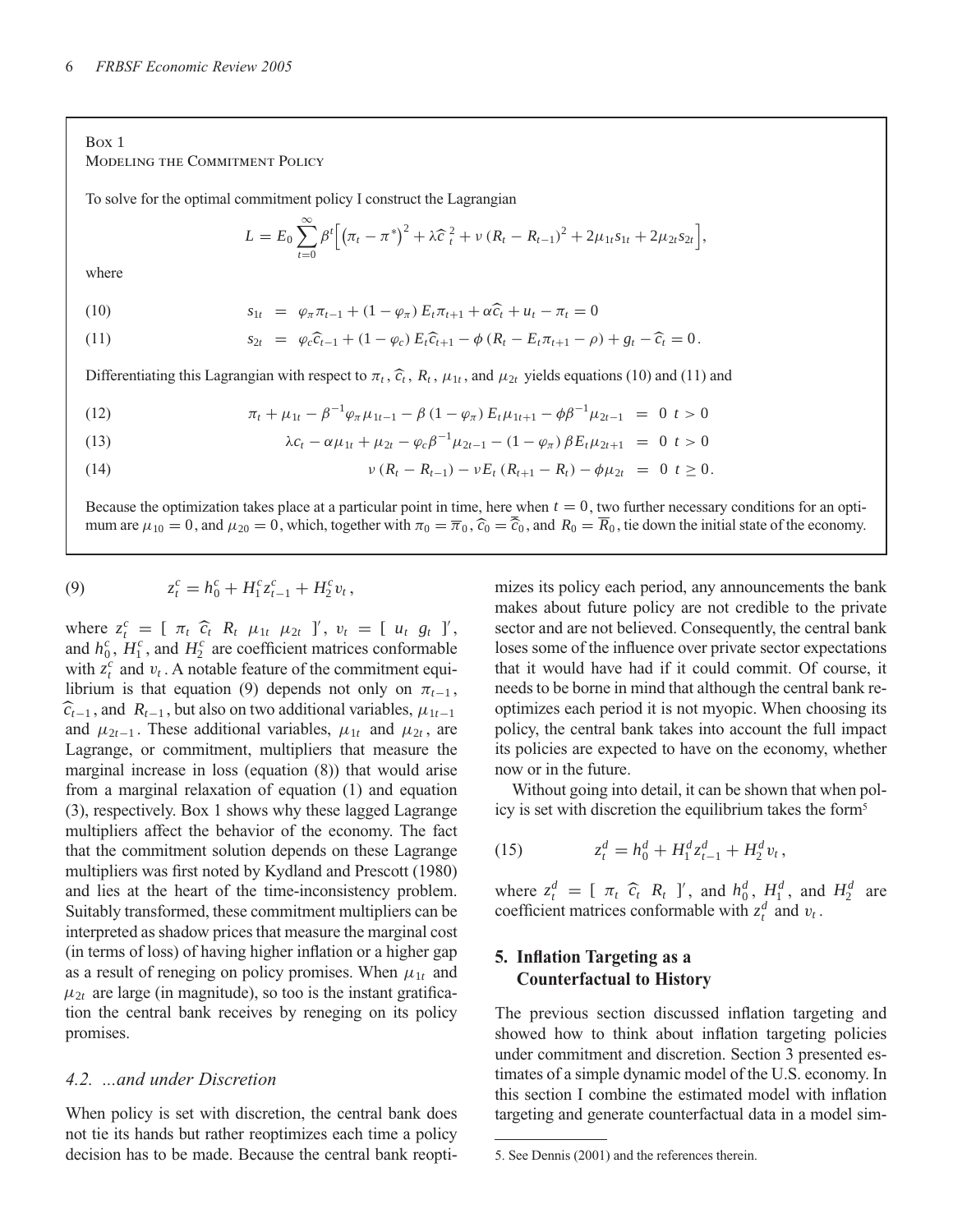ulation that can be compared to what actually occurred. This exercise is interesting for several reasons. First, it speaks to the issue of whether inflation's decline in the early 1980s was plausibly due to monetary policy or whether it was likely due to luck. Second, the counterfactual simulations illustrate how policymakers might have behaved differently had they pursued flexible inflation targeting. Third, the differences between the commitment counterfactual and the discretion counterfactual highlight the effect time inconsistency can have on actual outcomes. Finally, by tracking the commitment multipliers as the state of the economy changes I can identify times during the past 25 years when, if they had been able to commit, policymakers would have faced strong incentives to renege on their policy promises.

To determine how the economy might have evolved under inflation targeting, the optimization constraints, equations (10) and (11), are parameterized according to their empirical counterparts, equations (5) and (6). By design, the parameters in these optimization constraints are structural, relating to preferences and technology, and should be invariant to the Federal Reserve's policy rule.<sup>6</sup> Given the estimated constraints, the economy evolves according to equation (9) under commitment and equation (15) under discretion. Because the estimated demand and supply shocks enter equations (5) and (6), the data generated by these counterfactual simulations indicate how the economy would have evolved under inflation targeting, *given the shocks that are estimated to have occurred.*<sup>7</sup> Of course, to obtain equations (9) and (15), which are essential for the simulations, I must supply values for  $\lambda$  and  $\nu$ .<sup>8</sup> I use a standard parameterization, setting  $\lambda$  equal to 1.0, which implies that the weight on consumption stabilization is equal to that on inflation stabilization, and setting ν equal to 0.5, giving a modest role for policy gradualism (Rudebusch and Svensson 1999).

## *5.1. A Commitment Counterfactual*

Assume that the Federal Reserve had adopted an inflation target when Volcker was appointed chairman and that the Federal Reserve had been able to tie its hands and implement a commitment policy. In other words, assume that in 1979:Q4 the Federal Reserve solved for the optimal commitment policy, given the state of the economy in 1979:Q3, and that the policy chosen at that time is the one that has been applied ever since.

Given the estimated model, the estimated demand and supply shocks, and the assumed policy objective function, Figure 1 traces out how the economy would have evolved from its position in 1979:Q3 until 2004:Q1, if the Federal Reserve had pursued inflation targeting and had set policy with commitment.

Panel C shows the path for the federal funds rate with the inflation targeting policy (dashed line) alongside the path that the federal funds rate actually followed (solid line). Relative to the actual path, there are three periods when inflation targeting would have led to tighter policy and two main periods when it would have led to looser policy. In the early 1980s, soon after Volcker was appointed and when inflation was high, an inflation targeting policy would have raised interest rates much more than the historical policy. With higher interest rates, the inflation targeting policy would have lowered the consumption gap (panel B) and tempered expectations of future inflation, both of which would have exerted downward pressure on inflation (panel A). In fact, if the inflation targeting policy had been implemented, then inflation would have declined to around target by early 1982. Of course interest rates would have remained high somewhat beyond 1982, the consequence of a policy promise that must be honored to keep interest rates high for a sustained period, which helped to secure the quick reduction in inflation. It is worth noting that the differences between the actual policy and the inflation targeting policy around this time are not trivial. With inflation targeting, the nominal federal funds rate would not have been cut in 1980:Q2 and it would have been raised by as much as 7.8 percentage points higher than the policy actually followed.

During the mid- to late 1980s, interest rates would have been lower with inflation targeting than their historical level. By this time, inflation would have been lowered to near target, and with the expectation that inflation would remain low in place, a looser policy than that actually implemented would have been possible and would have raised consumption. By the late 1980s, however, rising demand brought about by low interest rates would have allowed inflationary pressures to build up. To keep inflation in check, the inflation targeting policy would have recommended that interest rates be higher than they were at that time, but this would have been followed by a sustained period of lower interest rates that would have ended only when inflation began to pick up in 2000. Interestingly, although inflation targeting would have lowered interest

<sup>6.</sup> Because these behavioral parameters do not depend on the policy rule, these counterfactual simulations should be immune to the Lucas (1976) critique.

<sup>7.</sup> It is worth noting that, although these simulations are fully dynamic, the underlying model is estimated only once. It would be interesting, although difficult, to augment the analysis with real-time estimation supported by real-time data.

<sup>8.</sup> For the inflation target,  $\pi^*$ , I extract and use the estimate implied by equations (5) and (6).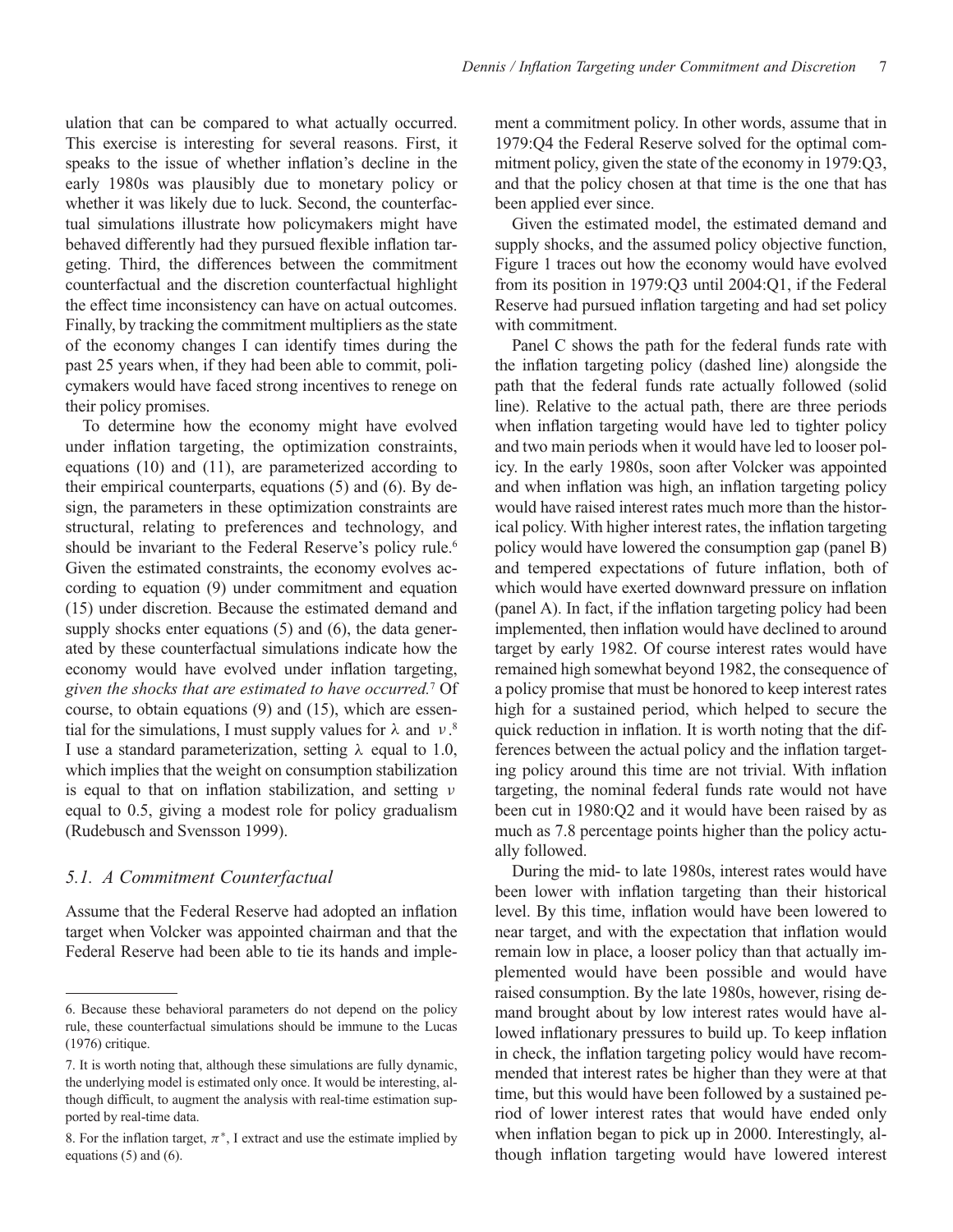



rates relatively slowly during the most recent downturn, by 2004:Q1 the inflation targeting policy would be pretty similar to the actual policy.

Looking at the consumption gap, the greatest differences between the actual policy and the inflation targeting policy occur during the 1990s and in the early 1980s. In the 1990s, higher consumption would have been possible with inflation targeting, with positive supply shocks and an absence of positive demand shocks allowing interest rates to remain low. But in the early 1980s, the inflation targeting policy would have led to lower consumption as part of the effort to subdue inflation.

Overall, the key differences between the two policies are that the inflation targeting policy would have lowered inflation more quickly in the early 1980s and that it would have allowed inflation to pick up more in the late 1990s. The fact that the inflation targeting policy is formulated with commitment, with the implication that policy promises must be honored, leads to periods when policy is systematically and enduringly tighter or looser than the policy actually pursued. Despite these apparent differences, since the counterfactual inflation targeting policy is determined using dynamic simulation, it is actually striking that the differences between the two consumption paths and the two inflation paths are not more pronounced, a result that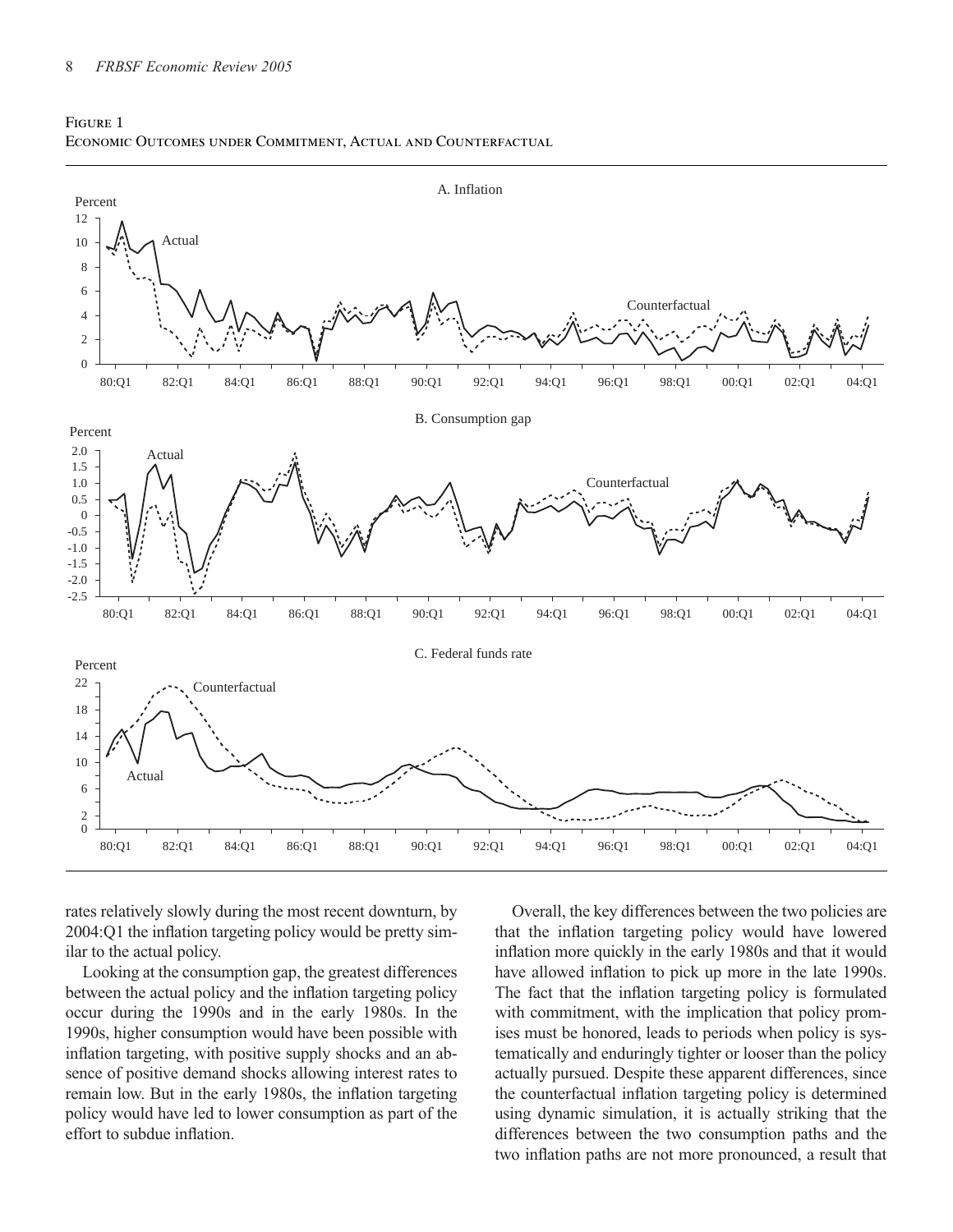touches on the arguments in Stock and Watson (2003) and Sims and Zha (2004), which is that good luck has been important for the success of the 1980s and 1990s.

#### *5.2. A Discretionary Counterfactual*

Having seen how history might have unfolded with inflation targeting under commitment, here I consider what might have happened if inflation targeting had been adopted and policy had been set with discretion. As noted earlier, with discretion the desired policy is reevaluated each period rather than determined once and for all at some specific date. Because the policy is reevaluated at each

point in time, announcements about future policies are not credible and policymakers have less control over expected inflation. For the same model, the same shocks, and the same policy regime parameters ( $\lambda = 1.0$  and  $\nu = 0.5$ ), Figure 2 shows how the economy might have evolved between 1979:Q4 and 2004:Q1, given its position in 1979:Q3, if inflation targeting had been adopted and policy had been set with discretion. As earlier, the solid lines relate to actual outcomes while the dashed lines relate to the inflation targeting counterfactual; panels A through C show the paths for inflation, the consumption gap, and the federal funds rate, respectively.

# Figure 2



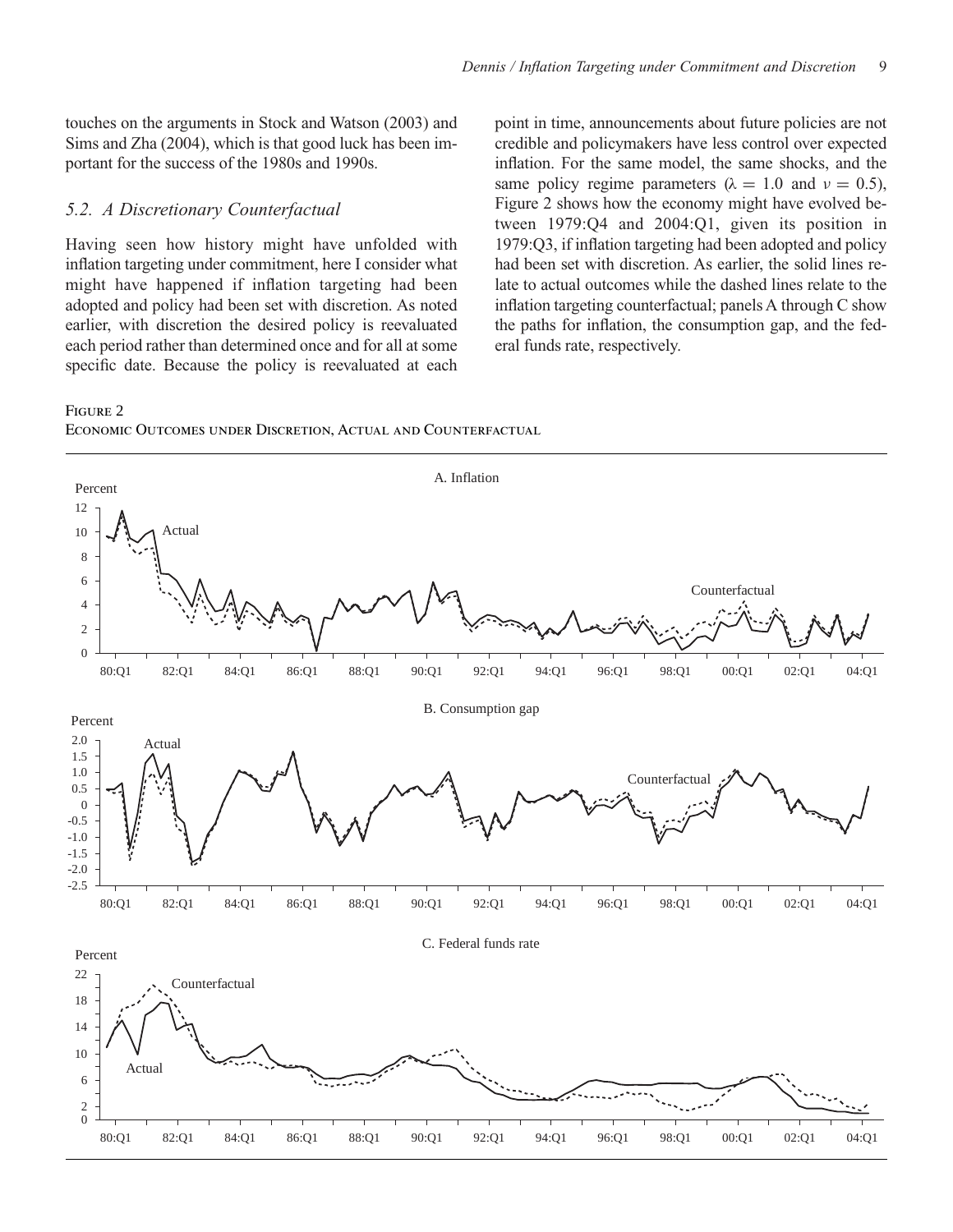The first thing to note about Figure 2 is that the counterfactual data are quite similar to the actual data, particularly the consumption gap and especially since 2000. Of course, because the simulated data are sensitive to the policy regime parameters,  $λ$  and  $ν$ , this need not have been the case. However, for the standard parameterization of the policy objective function used here, the actual data can be more easily reconciled with inflation targeting if monetary policy is set with discretion rather than with commitment.

Turning to the details, in the early 1980s the inflation targeting policy would have raised the federal funds rate by more than the actual policy, and this would have lowered inflation more quickly. Unlike the commitment policy, however, with discretion the federal funds rate declines rapidly after inflation is lowered. Because the inflation targeting policy is effective at bringing inflation down and keeping it stable, interest rates over the middle part of the 1980s would have been lower than was historically the case and would only have risen above the historical path in 1990. During the second half of the 1990s the inflation targeting policy would have kept interest rates low, allowing inflation to rise by more than it did at that time. While inflation would have been higher, the benefit would have come in the form of higher consumption. Interestingly, with inflation targeting, outcomes for inflation and the consumption gap after 2000 would have been similar to their historical outcomes, but the federal funds rate would have declined more gradually. With both the consumption gap and the inflation rate picking up in 2004, the inflation targeting policy would have suggested a small policy tightening in 2004:Q1.

One implication of Figure 2 is that, for this benchmark policy regime at least, if policy had been set with discretion, then inflation targeting would have led to paths for consumption and inflation that are very similar to those that actually occurred. This, of course, does not mean that the Federal Reserve has pursued inflation targeting and set policy with discretion (the greatest differences between the simulation and reality occur for the federal funds rate), but it is consistent with the Bernanke and Mishkin (1997) argument that the Federal Reserve's policy framework is similar to inflation targeting.

## *5.3. The Marginal Value of Promises Broken*

In this subsection, I set aside the economy's actual path and compare the two inflation targeting policies. Theory already shows something about the characteristics of the two policies, for instance, that the commitment policy will reflect an optimal degree of interest rate inertia, inertia that emerges (even when  $v = 0$ ) because policymakers must respond to changes in economic circumstances while honoring promises made in the past (Woodford 1999). Theory also shows that the discretionary policy will lead to a stabilization bias, that is, a tendency for consumption to be overstabilized and for inflation to be understabilized (Dennis and Söderström 2005). Putting theory aside, I look at the differences between the commitment and discretionary policies in terms of actual economic outcomes. I also look at how the instant gratification policymakers receive by reneging on policy promises varies with the state of the economy.

Figure 3 combines the data on inflation, the consumption gap, and the federal funds rate from the two counterfactual policies and displays them in panels A through C, respectively. Panel D shows the values for  $\mu_{1t}$  and  $\mu_{2t}$  that correspond to inflation targeting under commitment.<sup>9</sup> To interpret these multipliers, note that there is the incentive to renege on announced policies whenever they do not equal zero. When  $\mu_{1t}$  and  $\mu_{2t}$  are positive, then the policymaker benefits at the margin by reneging on promises so as to lower inflation and the gap, respectively.

Looking at panel B, it is clear that, in terms of broad contours, the consumption gap that might have been observed had inflation targeting been adopted in 1979:Q4 is relatively unaffected by whether the Federal Reserve could have tied its hands. If the Federal Reserve could have committed, then consumption would have been a bit lower in the early parts of the 1980s and 1990s and a bit higher in the mid-1980s and mid-1990s. Since about 1996, however, the consumption gap would have followed pretty much the same path. Turning to panel C, the interest rate inertia that is known to characterize commitment policies is readily apparent. The rise in interest rates associated with bringing inflation down in the early 1980s is both larger and more enduring with commitment than with discretion; similar behavior can be observed when inflation begins to rise in the early 1990s.

Of course, what really stands out when panels B and C are compared is how little the consumption gap paths differ given how different the interest rate paths are, which indicates that consumption outcomes are relatively invariant to monetary policy factors. The main reason why monetary policy has little effect on consumption is the small estimate of the intertemporal elasticity of substitution in the consumption equation (6). Because the direct effect of interest rates on consumption is small, the expectations channel, by

<sup>9.</sup> In fact, the Lagrange multipliers shown in panel D are a transform of the  $\mu_{1t}$  and  $\mu_{2t}$  discussed in Section 4.1. The transformed Lagrange multipliers measure the instantaneous increase in the loss function that would occur by reneging on a promise and allowing marginal increases in inflation or the consumption gap. These multipliers are equivalent to those that would be obtained if the optimization constraints (equations (1) and (3)) had been expressed in state-space form.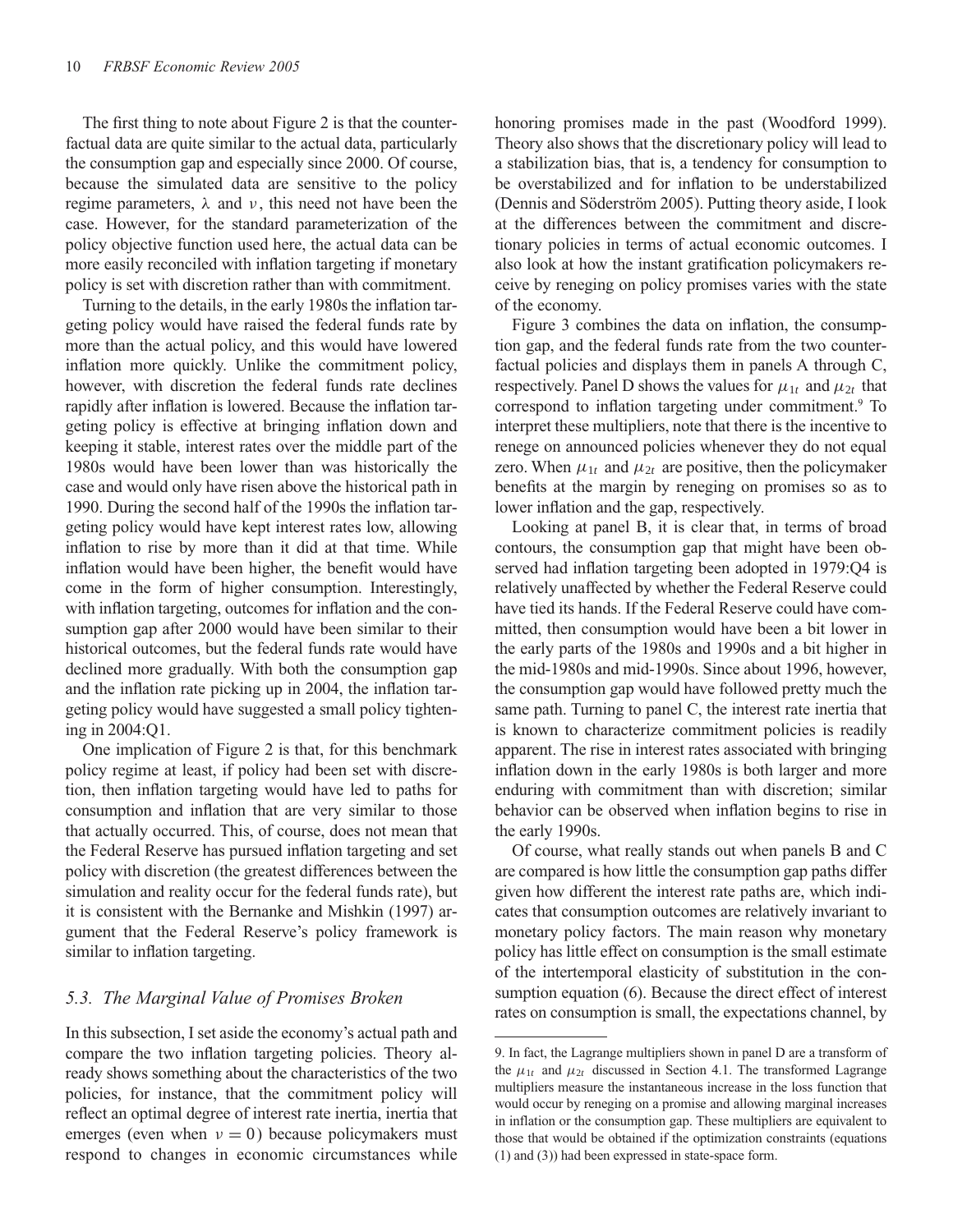

Figure 3 Incentives to Renege on Policy Promises: Outcomes under Discretion and Commitment

Note: Gray bars indicate NBER recessions.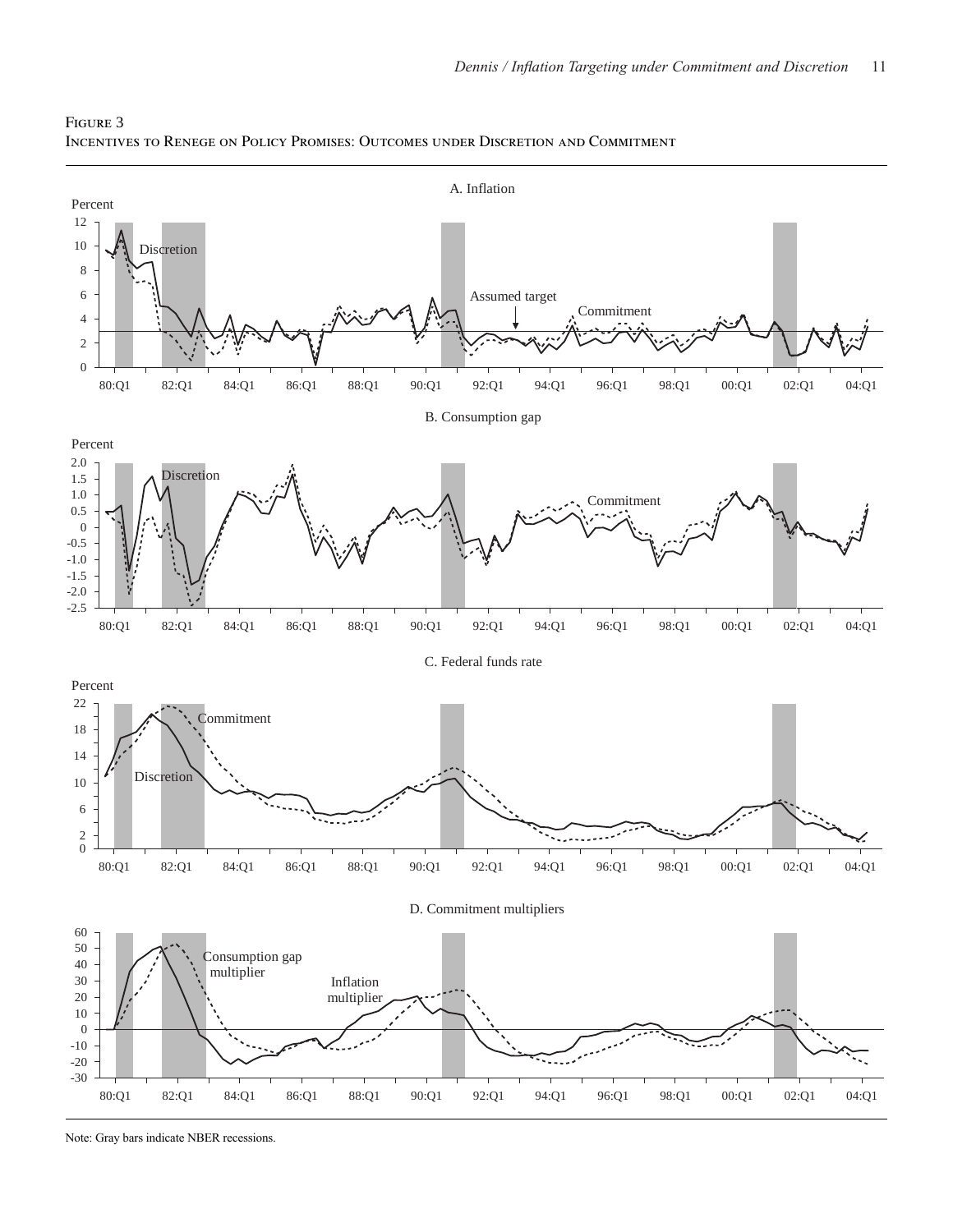which expected inflation influences actual inflation, is crucial for stabilizing inflation. The large differences between the paths for the federal funds rate emerge, then, as the commitment policy employs promises of sustained policy interventions to gain leverage over inflation expectations. The impact these policy promises would have on inflation is evident in panel A, which shows the counterfactual paths for inflation and the estimated inflation target. Particularly in the early 1980s when inflation was above target, by sticking to its promise to keep the federal funds rate high, monetary policy is able to orchestrate a rapid disinflation.

Finally, I turn to the time paths for the commitment multipliers shown in panel D. Because the commitment policy has the Federal Reserve reneging on any policy promises made prior to 1979:Q4 both multipliers equal zero at that date. After 1979:Q4, however, the inflation multiplier and the consumption multiplier both turn sharply positive and remain positive until 1982:Q3 and 1983:Q3, respectively. One thing that panel D makes clear is that the two multipliers are positively correlated, which is to be expected because the model implies that (all else constant) a higher consumption gap will raise inflation. In other words, reneging on a policy promise with the intention of raising consumption, which then boosts inflation, is broadly equivalent to reneging on a policy promise with the intention of raising inflation.

According to the model, both commitment multipliers would turn sharply positive in the early 1980s. With inflation already above target, the central bank would find it very costly to renege on a policy promise if reneging led to even higher inflation, but it would benefit if reneging led to lower inflation. With this intuition, it is reasonably clear that the inflation multiplier is generally negative when inflation is below target and generally positive when inflation is above target. Interestingly then, having used promises that interest rates would remain high to bring inflation down in the early 1980s, once inflation has been lowered the central bank would face incentives to renege on the promised tight policy and allow higher inflation. Two other occasions when the central bank would like to renege on promises in order to raise inflation are the early 1990s and the period after 2001. Notably, all three of these occasions are immediately preceded by recessions. Because inflation tends to decline during recessions, it is intuitive that incentives not to follow through on a high interest rate policy will emerge after recessions. On other occasions the policymaker would have faced incentives to renege on promises for the purpose of lowering inflation or the consumption gap.

### **6. Conclusions and Caveats**

This article has looked at how the economy might have evolved differently had the Federal Reserve adopted inflation targeting at the time Volcker was appointed chairman. Using an estimated New Keynesian business cycle model I recreate how history might have unfolded with an inflation targeting policy, conditional on the demand and supply shocks that are estimated to have occurred. Because households and firms are forward-looking, time inconsistency is an issue that I address by considering both inflation targeting with commitment and inflation targeting with discretion.

Employing a standard loss function used in the literature to describe inflation targeting, I find that inflation targeting policies would have lowered inflation more quickly in the early 1980s than the policy pursued at the time. This is particularly the case for inflation targeting with commitment, which would have used the promise that interest rates would remain high for a sustained period to gain leverage over private sector inflation expectations. Interestingly, the simulations indicate that inflation targeting would have produced paths for consumption that are broadly similar to historical outcomes, regardless of whether policy is set with commitment or discretion, suggesting that monetary policy factors have not been especially pivotal for consumption outcomes. For inflation, however, whether policy is set with commitment or discretion is important. With commitment, the inflation targeting policy in the early 1980s would have raised the federal funds rate by more, and for longer, than the discretionary policy and would have brought inflation down more quickly. Whether policy is set with commitment or discretion also matters during the 1990s. In the early 1990s the discretionary policy would have allowed inflation to rise more in response to shocks, but the opposite is the case in the mid- to late 1990s. Looking at the commitment multipliers, I find that the central bank would want to renege on its policy promises in order to raise inflation when inflation is below target, which historically has tended to be the case after recessions. This makes sense because it implies that, following recessions, policymakers would want to renege on promises to keep interest rates high.

Although the simulations suggest that inflation targeting with discretion would have produced paths for inflation and consumption that are very similar to those actually experienced, consistent with Bernanke and Mishkin (1997), this result hinges on several important assumptions. The counterfactual simulations assume that monetary policy is formulated and implemented quarterly, which is obviously a simplification since the Federal Reserve's Open Market Committee meets formally eight